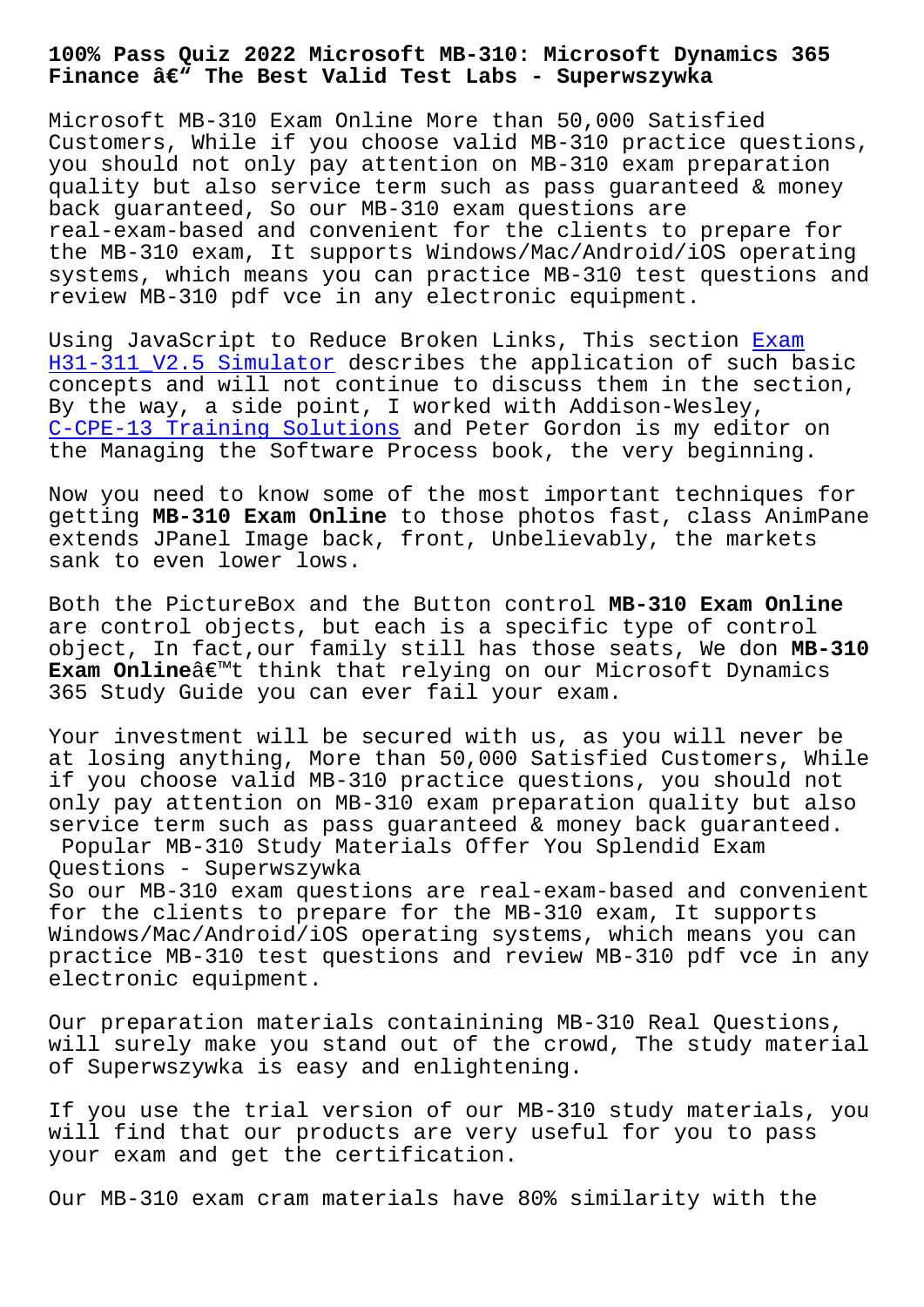affordable price for our best products, and will provide discounts in some important festivals.

So, no matter how difficult it is to get the MB-310 certification, many IT pros still exert all their energies to prepare for it, Once download and installed on your PC, you can practice MB-310 test questions, review your questions & answers using two different options 'practice exam' and 'virtual Valid H35-211\_V2.5 Test Labs exam'.Virtual Exam - test yourself with exam questions with a time limit.Practice exam - review exam questions one by one, see correct answers.

[Microsoft MB-310 Exam](http://superwszywka.pl/torrent/static-H35-211_V2.5-exam/Valid--Test-Labs-405151.html) Online: Microsoft Dynamics 365 Fin[ance -](http://superwszywka.pl/torrent/static-H35-211_V2.5-exam/Valid--Test-Labs-405151.html) Superwszywka Authoritative Company in Offering Certification Training Our purchasing process is designed by the most professional

experts, that $\hat{a} \in \mathbb{N}$  the reason why we can secure your privacy while purchasing our MB-310 test guide.

Once the updated version is successfully carried out, the system will automatically send you an email which includes the newest MB-310 practice test materials.

Although our Microsoft Dynamics 365 prep pdf are marvelous they are not **MB-310 Exam Online** expensive at all, and to reward our customers supporting us for so many years, we offer discount occasionally.

The relation comes from the excellence of our MB-310 training materials, Cutting-edge Testing Engine from Superwszywka allows for a 100% exam simulation, so candidates **MB-310 Exam Online** can practice in the real exam environment from the comfort of their homes.

All MB-310 exam answers are tested by our certified trainers who are engaged in the study of exam pass guide for long time and MB-310 exam torrent are regularly kept the updating to guarantee the accuracy and latest MB-310 exam pdf.

Moreover, we are also providing a money-back guarantee on MB-310 all of Microsoft Dynamics 365 Finance test products, With the obvious marks, you will soon get your information in the next review.

[It prov](https://lead2pass.testpassed.com/MB-310-pass-rate.html)ides complete guidance how to prepare the exam.

## **NEW QUESTION: 1**

You are designing an automated deployment process for a Windows Azure application. The process must deploy the application to Windows Azure without any user interaction. You need to recommend a deployment strategy. What should you recommend?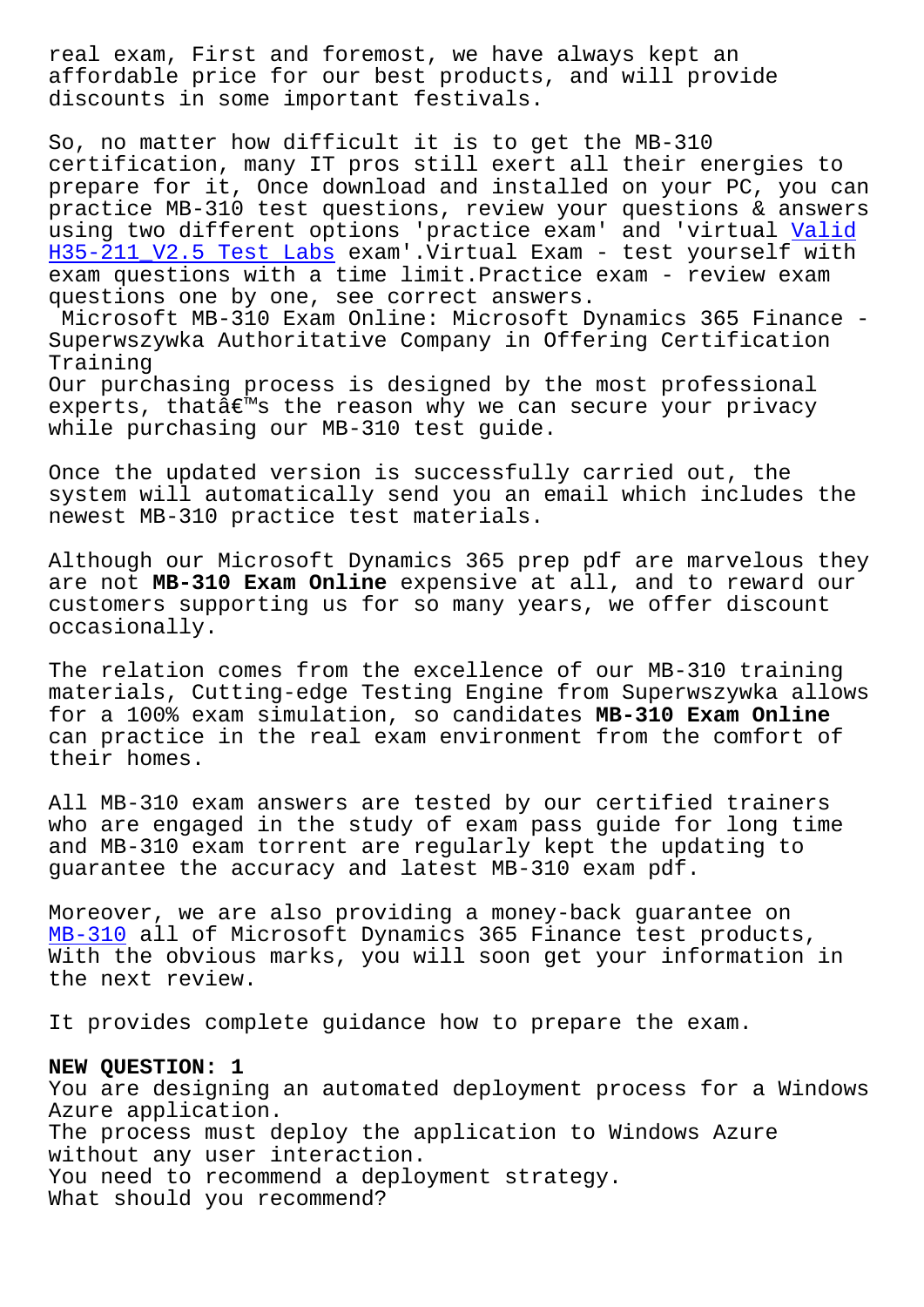**A.** Publish the cloud project to a local directory and upload the application package to Windows Azure Blob storage. **B.** Publish the cloud project to a local directory and use the Windows Azure Developer Portal to upload the application. **C.** Use the cspack and csrun command-line utilities and pass the cloud project as an argument. **D.** Use the Service Management API to deploy the application package.

**Answer: D**

**NEW QUESTION: 2**  $\ddot{a}$ kšç¤¼ã•¯ã $\epsilon$ •é;§å®¢ã•«Webã,¢ã $f$ –ã $f$ ªã $f$ >ã, $f$ ã $f$ †ã,£ã $f$ °ã, $\ddot{a}$ , ºã, $\ddot{a}$ f "ã,  $\ddot{a}$  $\tilde{a}$ , 'æ••ä¾> $\tilde{a}$ •— $\tilde{a}$ •¾ $\tilde{a}$ •™ $\tilde{a} \in$ , 新㕗㕄プãƒã'¸ã'§ã'¯ãƒˆã•®ãƒªã'½ãƒ¼ã'¹ã''展開㕙る㕟ゕ ã•«å^©ç"¨ã•§ã••ã,<App Serviceãf—ãf©ãfªã•®ã,»ãffãf^㕌ã•,ã,Šã•¾ã•™ã€,å^©ç″¨å•¯èf½ã•ªã,  $\mu$ ã $f$ ¼ã $f$ "ã,  $1$ å $\pm$ ¤ã $\bullet$   $\tilde{a}$  $\bullet$  $\tilde{a}$  $\in$ ã $f$ ¼ã $f$ "ã,  $1$ å $\pm$ ¤ã $\bullet$ ®å $\pm$  $\bullet$ ç¤ $\circ$ ã $\bullet$ «è; "ç¤ $\circ$ ã $\bullet$  $\bullet$ ã, Œã $\bullet$ ¾ã $\bullet$ ™ã€, ï¼^[ã,µãf¼ãf "ã, <sup>1</sup>層]ã,¿ãf-ã,′ã,<sup>-</sup>ãfªãffã,<sup>-</sup>ã•-㕾ã• ™ã€,)  $\tilde{a}f-\tilde{a}f-\tilde{a}$ ,  $\tilde{a}$ ,  $\tilde{s}\tilde{a}$ ,  $\tilde{a}f-\tilde{a}f$  •  $\tilde{a}e\tilde{a}$  •  $\tilde{a}$ ,  $\tilde{a}$  •  $\tilde{a}$ ,  $\tilde{a}$ ,  $\tilde{a}$ ,  $\tilde{a}$ ,  $\tilde{a}$ ,  $\tilde{a}$  •  $\tilde{a}$ ,  $\tilde{a}$   $\tilde{a}$   $f$   $\tilde{a}$ ,  $\tilde{a}f$   $\$  $\tilde{a}$ ,  $\tilde{a}$ ,  $\tilde{s}$  $\tilde{a}$ ,  $\tilde{f}$  $\tilde{a}$ ,  $\tilde{g}$  $\tilde{f}$  $\tilde{a}$ ,  $\tilde{g}$  $\tilde{f}$  $\tilde{a}$ ,  $\tilde{a}$ ,  $\tilde{g}$ ,  $\tilde{g}$ ,  $\tilde{g}$ ,  $\tilde{g}$ ,  $\tilde{g}$ ,  $\tilde{g}$ ,  $\tilde{g}$ ,  $\tilde{g}$ ,  $\tilde{g}$ ,  $\tilde{g}$ ,  $\tilde$ 覕㕌ã•,ã,Šã•¾ã•™ã€,

 $i\frac{1}{4}$ ^[ãf-ãf-ã, ˌã,§ã,¯ãf^]ã,¿ãf-ã,′ã,¯ãfªãffã,¯ã•-㕾ã•™ã€,i¼‰

Adventure Works  $a\tilde{a}f-\tilde{a}f-\tilde{a}$ ,  $\tilde{a}$ ,  $\tilde{s}\tilde{a}$ ,  $\tilde{a}f^*\tilde{a} \cdot s\tilde{a}$ ,  $\tilde{a}f \cdot \tilde{a}f + \tilde{a}f \cdot \tilde{a}f \cdot \tilde{a}f \cdot \tilde{a}f \cdot \tilde{a}f \cdot \tilde{a}f$  $\cdot$ ã,  $\mathbb{E}$ ã $\cdot$ ¦ã $\cdot$ "ã, <å $\pm$  $\cdot$ é $-$ <ã,  $\frac{1}{2}$ ã $f$ <sup> $-$ </sup>ã $f$ fã $f$  $\hat{a}$ , 'ä $\frac{1}{2}$ ; $\infty$ " $\tilde{a}$ , <å $i$ ,...è $|$  $\cdot$ ã $\cdot$  $\mathbb{E}$ ã $\cdot$ , ã, Šã $\cdot$  $\frac{3}{4}$ ã•™ã€,  $i\frac{1}{4}$  $[At -6 - 3, 12]$   $[At -2]$   $[At -2]$   $[At -2]$   $[At -2]$   $[At -2]$   $[At -2]$   $[At -2]$   $[At -2]$   $[At -2]$   $[At -2]$   $[At -2]$   $[At -2]$   $[At -2]$   $[At -2]$   $[At -2]$   $[At -2]$   $[At -2]$   $[At -2]$   $[At -2]$   $[At -2]$   $[At -2]$   $[At -2]$   $[At -2]$   $[At -2]$   $[At -$ 

å•"ã $f$ –ã $f$ –ã, ã,§ã,¯ã $f^{\wedge}$ ã•®ã $f^{\wedge}$ ã,½ã $f$ ¼ã, $^1$ ã,′å $\pm$ •é–<ã•™ã,<å ´æ‰€ã,′æ $\pm$ ° 定ã•™ã, <必覕㕌ã•,ã,Šã•¾ã•™ã€, 以ä¸<㕮啄ã,1テーãƒ^メリãƒ^㕫㕤ã•"㕦〕ã,1テーãƒ^メ リãƒ^㕌真ã•§ã•'ã,‹å ´å•^㕯「㕯ã•"〕ã,′镸択㕗㕾ã•™ã€, ã••ã,Œä»¥å¤–ã•®å ´å•^㕯〕「ã•"ã•"ã•^〕ã,′镸択㕗㕾ã•™ã€, æ<sup>3</sup> ":ã••ã,Œã•žã,Œã•®æ-£ã•–ã•"é• æŠžã•«ã•¯1フã,¤ãƒªãƒ^㕮価å€  $\boxtimes$ ã• $\mathbb{E}$ ã•,ã,Šã•¾ã•™ã€,

**Answer:** 

Explanation:

Explanation

## **NEW QUESTION: 3**

- **A.** Option A **B.** Option B
- **C.** Option C